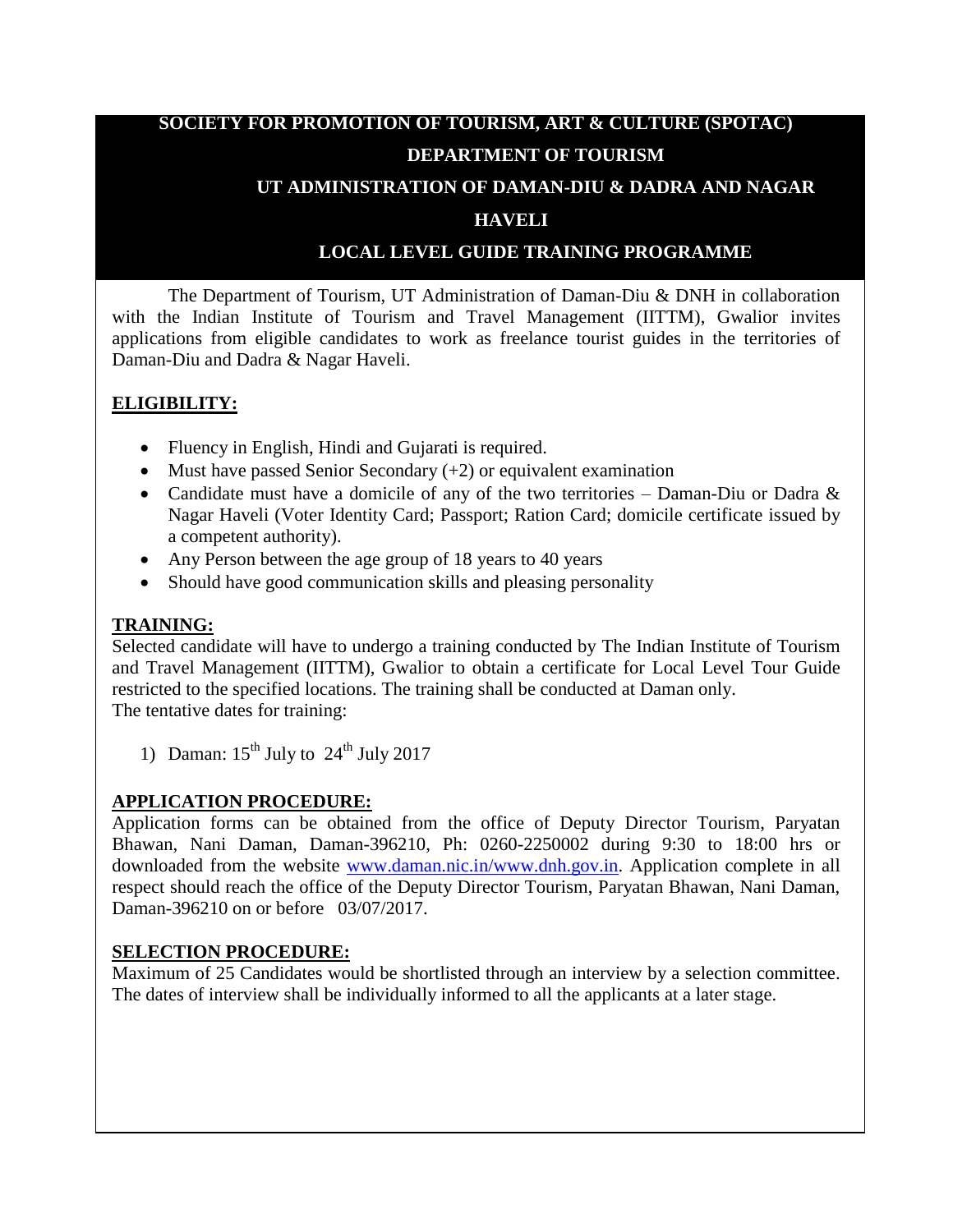## **APPLICATION FORM FOR GUIDE TRAINING PROGRAMME SOCIETY FOR PROMOTION OF TOURISM, ART & CULTURE (SPOTAC) DEPARTMENT OF TOURISM UT ADMINISTRATION OF DAMAN-DIU & DADRA AND NAGAR HAVELI**

| and the control of the control of the control of the control of the control of the control of the control of the | Please affix a recent<br>passport size photo |
|------------------------------------------------------------------------------------------------------------------|----------------------------------------------|
|                                                                                                                  |                                              |
|                                                                                                                  |                                              |
| ,我们也不能在这里的时候,我们也不能在这里的时候,我们也不能会在这里的时候,我们也不能会在这里的时候,我们也不能会在这里的时候,我们也不能会在这里的时候,我们也不                                |                                              |
|                                                                                                                  |                                              |
|                                                                                                                  |                                              |
|                                                                                                                  |                                              |
|                                                                                                                  |                                              |
| 10. Category : ____ GEN _____ SC ______ ST _____<br><b>OBC</b>                                                   |                                              |

# **11. Academic Qualifications (Attach Proof):**

| <b>Degree/</b><br><b>Diplom</b> | University/Institute | Year | Subjects<br>studied | Div.<br>Grad | Remarks,<br>if any |
|---------------------------------|----------------------|------|---------------------|--------------|--------------------|
|                                 |                      |      |                     |              |                    |
|                                 |                      |      |                     |              |                    |
|                                 |                      |      |                     |              |                    |
|                                 |                      |      |                     |              |                    |